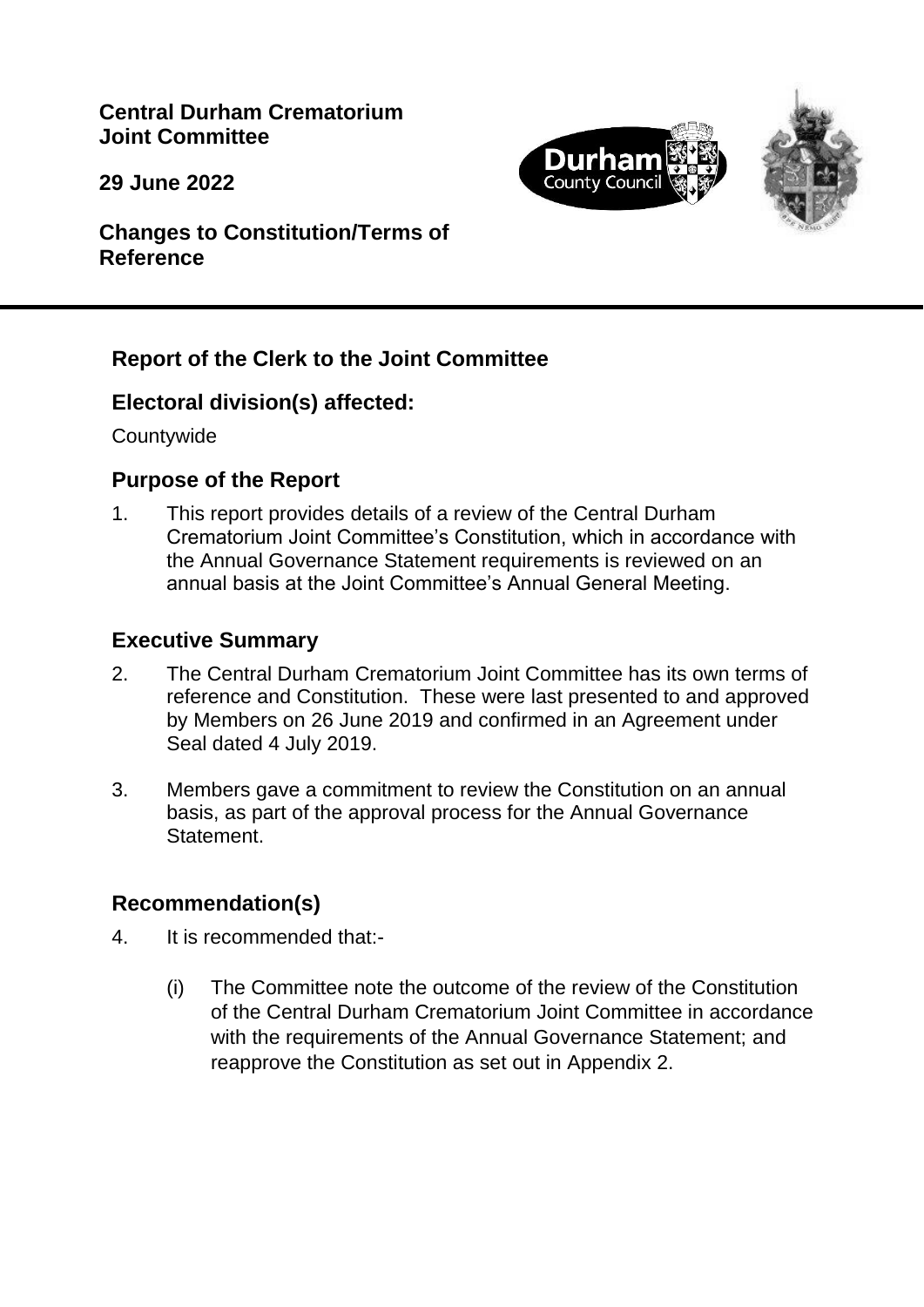#### **Background Information**

- 5. The Constitution has been reviewed by the Clerk to the Central Durham Crematorium Joint Committee.
- 6. Members will recall that the Constitution, as adopted in 2013 and updated in 2019, retained the constituent authority legal titles, expenditure and subsequent surplus distribution arrangements to Durham County Council/Spennymoor Town Council on an 80/20 basis: and policies concerning the transfers to reserves of retained surpluses.
- 7. The constituent authority membership appointments and asset ownership remain as per the original constitution of 3 May 1983.
- 8. The Central Durham Crematorium Joint Committee will continue to operate within the procedure rules and financial regulations of the lead partner authority, Durham County Council, who will continue to be responsible for the management of the facility and for supporting the Joint Committee.

| <b>Contact:</b> | Sarah Grigor, Clerk to the<br><b>Joint Committee</b> | Tel: 03000 269676 |
|-----------------|------------------------------------------------------|-------------------|
|                 | Email:<br>sarah.grigor@durham.gov.uk                 |                   |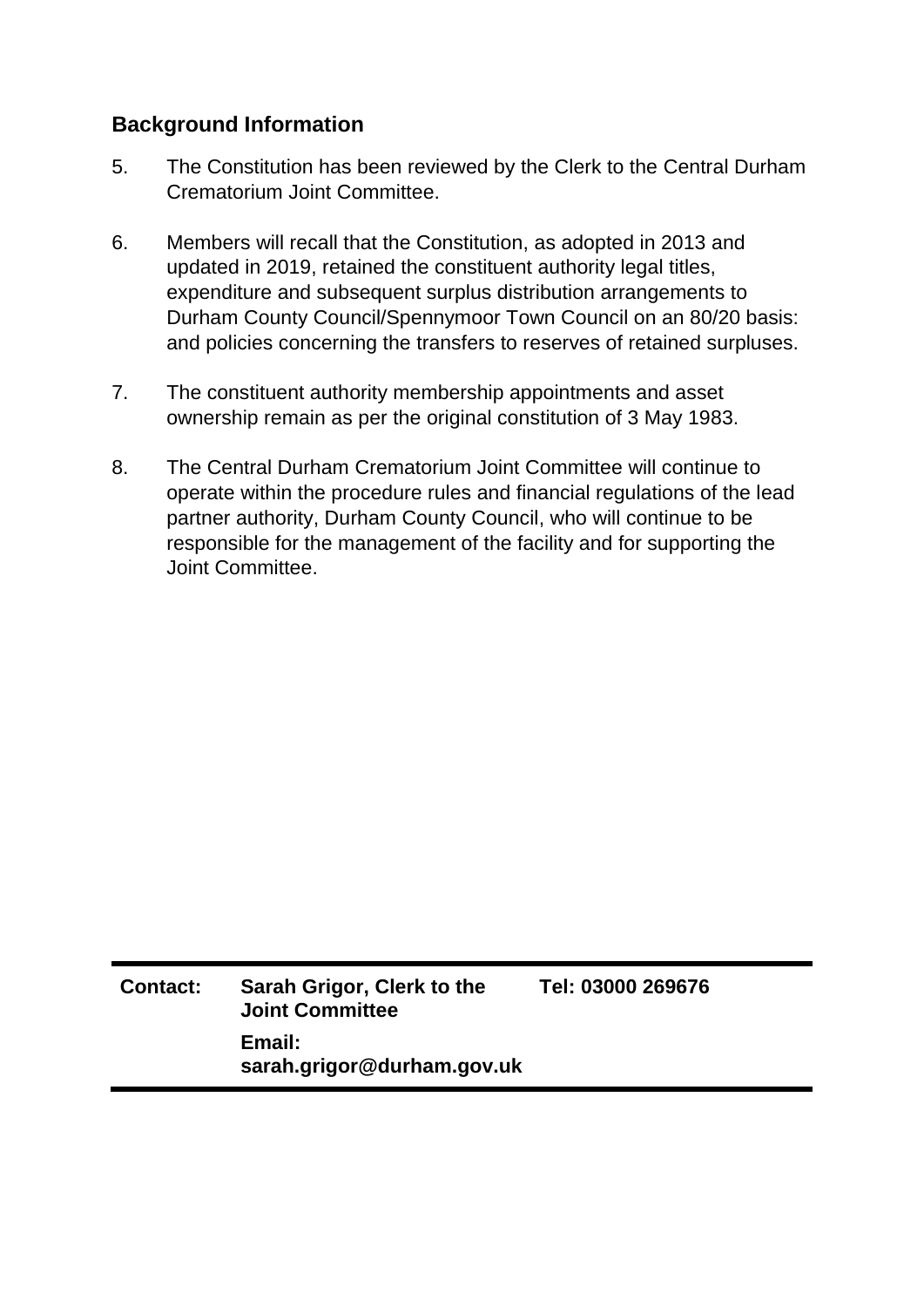# **Appendix 1: Implications**

## **Legal Implications**

The Joint Crematorium Committee of Durham and Mountsett were set up further to section 102 (1)(b) of the Local Government Act 1972. Section 8.02(a) of Durham County Council Constitution, allows the Council to establish joint arrangements which may involve the appointment of a joint committee with other local authorities

## **Finance**

There are no financial implications associated with this report

## **Consultation**

There is no requirement for Consultation

# **Equality and Diversity / Public Sector Equality Duty**

There are no Equality and Diversity implications associated with this report.

## **Human Rights**

There are no Human Rights implications associated with this report.

## **Crime and Disorder**

There are no Crime and Disorder implications associated with this report.

# **Staffing**

As identified in the report.

## **Accommodation**

There are no accommodation implications associated with this report.

## **Risk**

None specific within the report.

## **Procurement**

There are no procurement issues associated with this report.